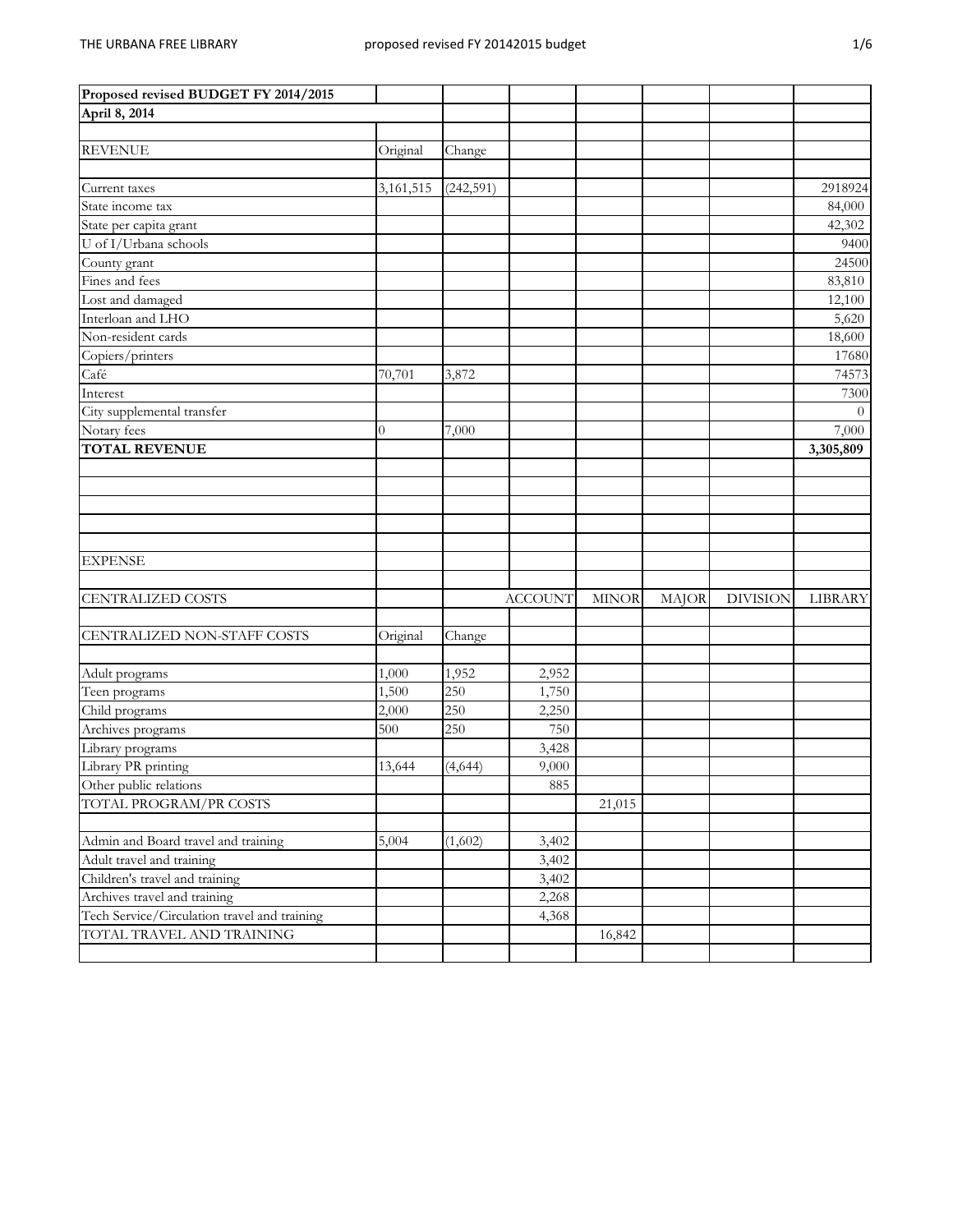|                                      |          |          | <b>ACCOUNT</b> | <b>MINOR</b> | <b>MAJOR</b> | <b>DIVISION</b> | LIBRARY |
|--------------------------------------|----------|----------|----------------|--------------|--------------|-----------------|---------|
|                                      | Original | Change   |                |              |              |                 |         |
| Building, capital expense            |          |          | $\mathbf{1}$   |              |              |                 |         |
| Building maint/repair                |          |          | 40,486         |              |              |                 |         |
| Building maint committed             |          |          | 118,605        |              |              |                 |         |
| Property insurance                   |          |          | 35,650         |              |              |                 |         |
| <b>TOTAL BUILDING COSTS</b>          |          |          |                | 194,742      |              |                 |         |
|                                      |          |          |                |              |              |                 |         |
| Electricity                          | 85,000   | (5,000)  | 80,000         |              |              |                 |         |
| Telecom                              |          |          | 3,300          |              |              |                 |         |
| Telephone service                    |          |          | 3,990          |              |              |                 |         |
| Water, sanitary, sewer               |          |          | 5,883          |              |              |                 |         |
| TOTAL UTILITY COSTS                  |          |          |                | 93,173       |              |                 |         |
|                                      |          |          |                |              |              |                 |         |
| Accounting services                  |          |          | 12,748         |              |              |                 |         |
| Copier/printer - rent/supplies       | 31,093   | (14,093) | 17,000         |              |              |                 |         |
| Credit card fees                     |          |          | 3,675          |              |              |                 |         |
| Job ads/temp costs                   | 1,200    | (700)    | 500            |              |              |                 |         |
| Online host/directory list           |          |          | 8,505          |              |              |                 |         |
| Parking                              |          |          | 7,656          |              |              |                 |         |
| Postage/notices                      |          |          | 5,622          |              |              |                 |         |
| Printing forms                       |          |          | 1,102          |              |              |                 |         |
| Vehicle/mileage                      | 1,200    | (200)    | 1,000          |              |              |                 |         |
| TOTAL CONTRACTUAL COSTS              |          |          |                | 57,808       |              |                 |         |
|                                      |          |          |                |              |              |                 |         |
| Bibliographic utility                |          |          | 23,526         |              |              |                 |         |
| Bindery                              |          |          | 6,336          |              |              |                 |         |
| Interlibrary loan                    |          |          | 1,309          |              |              |                 |         |
| Lost materials                       |          |          | 7,628          |              |              |                 |         |
| TOTAL MATERIALS HANDLING COSTS       |          |          |                | 38799        |              |                 |         |
|                                      |          |          |                |              |              |                 |         |
| Materials processing supplies        | 43,326   | (4,326)  | 39,000         |              |              |                 |         |
| Office supplies                      | 13,052   | (3,052)  | 10,000         |              |              |                 |         |
| <b>TOTAL SUPPLY COSTS</b>            |          |          |                | 49,000       |              |                 |         |
|                                      |          |          |                |              |              |                 |         |
| Equipment purchase                   |          |          | 6,344          |              |              |                 |         |
| Equipment maint/repair               |          |          | 3,158          |              |              |                 |         |
| Equipment maint contract             |          |          | 2,457          |              |              |                 |         |
| Electronic equipment purchase        |          |          | 53,929         |              |              |                 |         |
| Electronic equipment capital expense |          |          | $\mathbf{1}$   |              |              |                 |         |
| Automation contracts                 |          |          | 41,294         |              |              |                 |         |
| TOTAL EQUIPMENT COSTS                |          |          |                | 107,183      |              |                 |         |
|                                      |          |          |                |              |              |                 |         |
| TOTAL CENTRALIZED NON-STAFF COSTS    |          |          |                |              | 578,562      |                 |         |
|                                      |          |          |                |              |              |                 |         |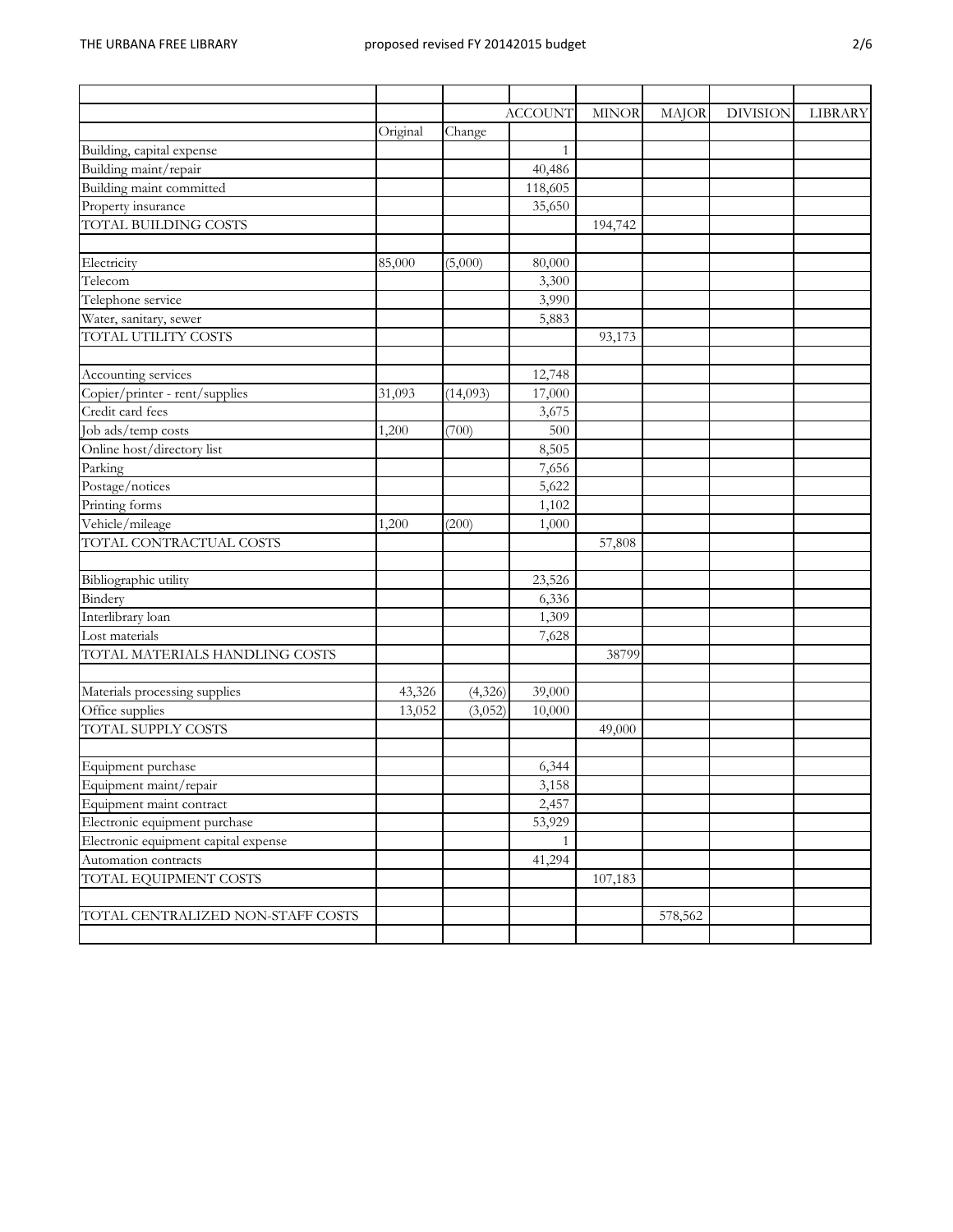| ۰,<br>۰. | ٦       |
|----------|---------|
| ٦<br>v   | ٠<br>۰, |

|                                        |          |           | <b>ACCOUNT</b> | <b>MINOR</b> | <b>MAJOR</b> | <b>DIVISION</b> | LIBRARY |
|----------------------------------------|----------|-----------|----------------|--------------|--------------|-----------------|---------|
| CENTRALZED STAFF COSTS                 |          |           |                |              |              |                 |         |
|                                        |          |           |                |              |              |                 |         |
| Health savings plan annual             |          |           | 13,630         |              |              |                 |         |
| Health/life insurance                  |          |           | 222910         |              |              |                 |         |
| Unemployment/workers comp              |          |           | 17,370         |              |              |                 |         |
| TOTAL EMPLOYEE INSURANCE               |          |           |                | 253,910      |              |                 |         |
| TOTAL CENTRALIZED STAFF COSTS          |          |           |                |              | 253,910      |                 |         |
|                                        |          |           |                |              |              |                 |         |
| TOTAL CENTRALIZED COSTS                |          |           |                |              |              | 832,472         |         |
|                                        |          |           |                |              |              |                 |         |
| ADMINISTRATION DIVISION                |          |           | <b>ACCOUNT</b> | <b>MINOR</b> | <b>MAJOR</b> | <b>DIVISION</b> | LIBRARY |
| <b>ADMINISTRATION WAGES</b>            | Original | Change    |                |              |              |                 |         |
|                                        |          |           |                |              |              |                 |         |
| Executive Director, sal ft (per Board) |          |           | 100,345        |              |              |                 |         |
| Assoc Director, sal ft (PG-47)         |          |           | 82,104         |              |              |                 |         |
| IT Manager, sal ft (PG-39)             | 64,811   | (64, 811) | $\theta$       |              |              |                 |         |
| Office Manager, sal ft (PG-30)         |          |           | 49,672         |              |              |                 |         |
| Graphic Arts, sal pt (PG-30 & PG-23)   |          |           | 58,117         |              |              |                 |         |
| <b>TOTAL SALARY</b>                    |          |           |                | 290,238      |              |                 |         |
| Information technology, hr             | $\theta$ | 25,478    | 25,478         |              |              |                 |         |
| Administration, hr                     | 2,585    | (2,085)   | 500            |              |              |                 |         |
| Graphic arts, hr                       |          |           | $\theta$       |              |              |                 |         |
| TOTAL HOURLY                           |          |           |                | 25,978       |              |                 |         |
|                                        |          |           |                |              |              |                 |         |
| TOTAL ADMINISTRATION WAGES             |          |           |                |              | 316215.92    |                 |         |
|                                        |          |           |                |              |              |                 |         |
| TOTAL ADMIN DIVISION                   |          |           |                |              |              | 316,216         |         |
|                                        |          |           |                |              |              |                 |         |
| <b>ADULT DIVISION</b>                  |          |           | <b>ACCOUNT</b> | <b>MINOR</b> | <b>MAJOR</b> | <b>DIVISION</b> | LIBRARY |
| <b>ADULT PATRON RESOURCES</b>          |          |           |                |              |              |                 |         |
| Database charges                       |          |           | 20,303         |              |              |                 |         |
| Downloadables                          |          |           | 32,300         |              |              |                 |         |
| TOTAL ELECTRONIC ACCESS                |          |           |                | 52,603       |              |                 |         |
| <b>Books</b>                           |          |           | 115,726        |              |              |                 |         |
| Standing orders                        |          |           | 10,723         |              |              |                 |         |
| Periodicals                            |          |           | 27,081         |              |              |                 |         |
| Audiobooks                             |          |           | 12,008         |              |              |                 |         |
| Compact discs                          |          |           | 19,543         |              |              |                 |         |
| <b>Educational DVDs</b>                |          |           | 9,212          |              |              |                 |         |
| <b>Entertainment DVDs</b>              |          |           | 33,897         |              |              |                 |         |
| TOTAL MATERIALS                        |          |           |                | 228,190      |              |                 |         |
|                                        |          |           |                |              |              |                 |         |
| TOTAL ADULT PATRON RESOURCES           |          |           |                |              | 280,793      |                 |         |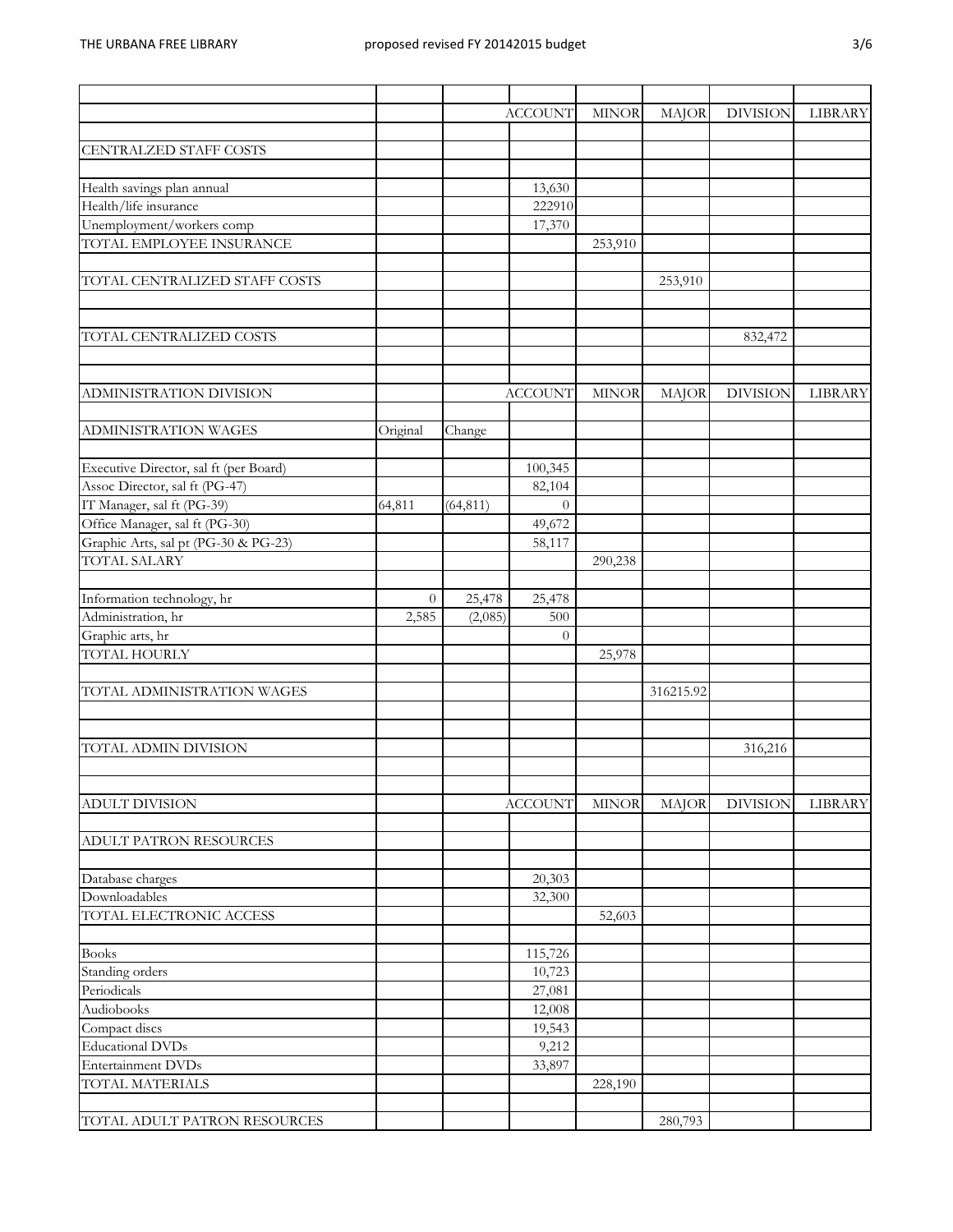|  | M.<br>۰, |
|--|----------|
|--|----------|

| <b>ADULT WAGES</b>                |                |              |         |                 |         |
|-----------------------------------|----------------|--------------|---------|-----------------|---------|
|                                   |                |              |         |                 |         |
| Adult Serv Dir, sal ft (PG-42)    | $\theta$       |              |         |                 |         |
| Librarian, sal ft (PG-36)         | 218,981        |              |         |                 |         |
| Librarian, sal pt (PG-36)         | 30,412         |              |         |                 |         |
| TOTAL SALARY                      |                | 249,393      |         |                 |         |
|                                   |                |              |         |                 |         |
| Librarian, hr sch (PG-36H)        | 26,606         |              |         |                 |         |
| Librarian, hr rpl (PG-36H)        | 28,041         |              |         |                 |         |
| Librarian, hr spj (PG-36H)        | 9,928          |              |         |                 |         |
| <b>TOTAL HOURLY</b>               |                | 64,575       |         |                 |         |
| TOTAL ADULT WAGES                 |                |              | 313,968 |                 |         |
| TOTAL ADULT DIVISION              |                |              |         | 594,761         |         |
|                                   |                |              |         |                 |         |
| <b>CHILDRENS DIVISION</b>         | <b>ACCOUNT</b> | <b>MINOR</b> | MAJOR   | <b>DIVISION</b> | LIBRARY |
|                                   |                |              |         |                 |         |
| <b>CHILDRENS PATRON RESOURCES</b> |                |              |         |                 |         |
| Database charges                  | 2,715          |              |         |                 |         |
| TOTAL ELECTRONIC ACCESS           |                | 2,715        |         |                 |         |
| <b>Books</b>                      | 53,672         |              |         |                 |         |
| Periodicals                       | 1,118          |              |         |                 |         |
| Audiobooks and compact discs      | 4,809          |              |         |                 |         |
| <b>DVDs</b>                       | 15,118         |              |         |                 |         |
| Toys                              | 642            |              |         |                 |         |
| TOTAL MATERIALS                   |                | 75,359       |         |                 |         |
|                                   |                |              |         |                 |         |
| TOTAL CHILDRENS PATRON RESOURCES  |                |              | 78,074  |                 |         |
|                                   |                |              |         |                 |         |
| <b>CHILDRENS WAGES</b>            |                |              |         |                 |         |
| Child Serv Dir, sal ft (PG-42)    | 68,101         |              |         |                 |         |
| Librarian, sal ft (PG-36)         | 118,616        |              |         |                 |         |
| Librarian, sal pt (PG-36)         | 98,839         |              |         |                 |         |
| <b>TOTAL SALARY</b>               |                | 285,556      |         |                 |         |
|                                   |                |              |         |                 |         |
| Librarian, hr sch (PG-36H)        | 16,983         |              |         |                 |         |
| Librarian, hr rpl (PG-36H)        | 24,931         |              |         |                 |         |
| Librarian, hr spj (PG-36H)        | 10,887         |              |         |                 |         |
| TOTAL HOURLY                      |                | 52,801       |         |                 |         |
|                                   |                |              |         |                 |         |
| TOTAL CHILDRENS WAGES             |                |              | 338,357 |                 |         |
|                                   |                |              |         |                 |         |
| TOTAL CHILDRENS DIVISION          |                |              |         | 416,431         |         |
|                                   |                |              |         |                 |         |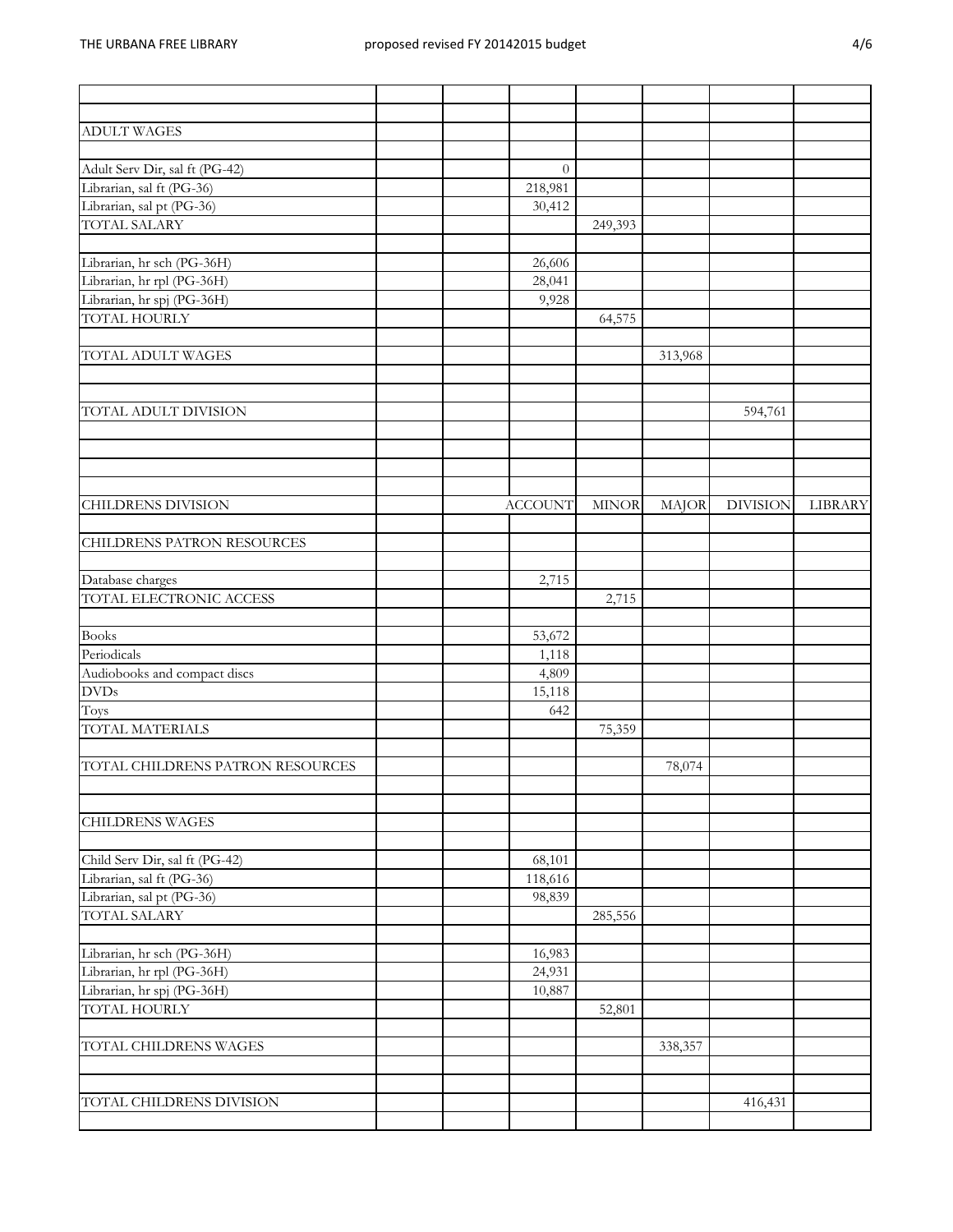| ARCHIVES DIVISION                       |          |           | <b>ACCOUNT</b> | <b>MINOR</b> | <b>MAJOR</b> | <b>DIVISION</b> | LIBRARY |
|-----------------------------------------|----------|-----------|----------------|--------------|--------------|-----------------|---------|
| ARCHIVES PATRON RESOURCES               |          |           |                |              |              |                 |         |
| Database charges                        |          |           | 14,501         |              |              |                 |         |
| TOTAL ELECTRONIC ACCESS                 |          |           |                | 14,501       |              |                 |         |
| Books - Local history & Genealogy       |          |           | 4,397          |              |              |                 |         |
| Periodicals - Local history & Genealogy |          |           | 2,593          |              |              |                 |         |
| Microform - Local history & Genealogy   |          |           | 3,645          |              |              |                 |         |
| TOTAL MATERIALS                         |          |           |                | 10,635       |              |                 |         |
| TOTAL ARCHIVES PATRON RESOURCES         |          |           |                |              | 25,136       |                 |         |
| ARCHIVES WAGES                          | Original | Change    |                |              |              |                 |         |
| Archives Dir, sal ft (PG-42)            |          |           | 70,827         |              |              |                 |         |
| Librarian, sal ft (PG-36)               | 116,335  | (31, 335) | 85,000         |              |              |                 |         |
| Archives Asst, sal pt (PG-25)           |          |           | 21,127         |              |              |                 |         |
| TOTAL SALARY                            |          |           |                | 176,954      |              |                 |         |
| Archives Asst, hr sch (PG-24H)          |          |           | 22,904         |              |              |                 |         |
| Archives Asst, hr rpl (PG-24H)          | 5,339    | (4,339)   | 1,000          |              |              |                 |         |
| Archives Clerk, hr sea (PG-19H)         |          |           | 6,461          |              |              |                 |         |
| Archives Asst, hr spj (PG-25H)          | 3,618    | (618)     | 3,000          |              |              |                 |         |
| TOTAL HOURLY                            |          |           |                | 33,365       |              |                 |         |
| TOTAL ARCHIVES WAGES                    |          |           |                |              | 210,319      |                 |         |
|                                         |          |           |                |              |              |                 |         |
| TOTAL ARCHIVES DIVISION                 |          |           |                |              |              | 235,455         |         |
| <b>CAFE DIVISION</b>                    |          |           | <b>ACCOUNT</b> |              | MINOR MAJOR  | <b>DIVISION</b> | LIBRARY |
| CAFE NON-STAFF COSTS                    |          |           |                |              |              |                 |         |
| Cafe food purchases                     |          |           | 32,800         |              |              |                 |         |
| Cafe misc costs                         |          |           | 1,800          |              |              |                 |         |
| TOTAL MISCELLANEOUS COSTS               |          |           |                | 34,600       |              |                 |         |
| TOTAL CAFE NON-STAFF COSTS              |          |           |                |              |              |                 |         |
|                                         |          |           |                |              | 34,600       |                 |         |
| <b>CAFE WAGES</b>                       |          |           |                |              |              |                 |         |
| Barista, hr sch (PG-19Hh)               |          |           | 39,973         |              |              |                 |         |
| TOTAL HOURLY                            |          |           |                | 39,973       |              |                 |         |
| TOTAL CAFE WAGES                        |          |           |                |              | 39,973       |                 |         |
|                                         |          |           |                |              |              |                 |         |
| TOTAL CAFE DIVISION                     |          |           |                |              |              | 74,573          |         |